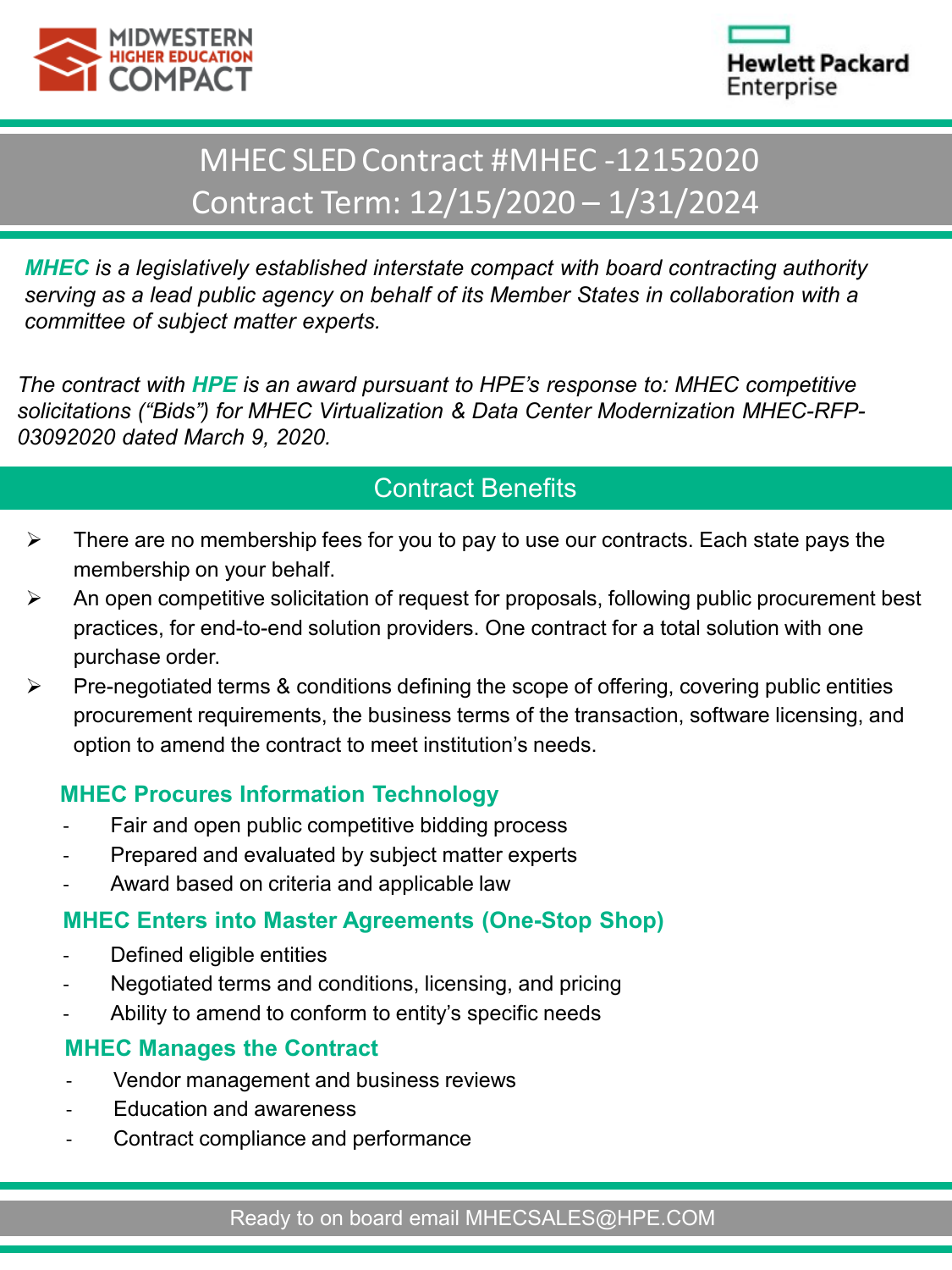

## Benefits Cont.

### **Turn-Key Solution with Options**

- Integrates easily with institutions procurement process
- Flexible contract for amending terms and negotiating additional discounts
- Generates the best quality and economic value to fit institutional needs

### **End-to-End Solution**

- Transparent products, services, and guarantees
- Flexible options to meet business requirements
- Designed to be adaptable as the technology evolves

## **Eligibility**

### **Eligible Entity**

- Work directly with vendor/partner
- No additional membership requirements
- Minimum discount pricing
- Access to contracts awarded through full and open competition
- Expedites procurement process
- Minimizes burden on administrative resources

### **Eligible Member States by Compact**

- o **MHEC –** IL, IN, IA, KS, MI, MN, MO, NE, ND, OH, SD, WI
- o **NEBH**E **–** CT, NH, ME, MA, RI, VT
- o **SREB**  AL, AR, DE, FL, GA, KY, LA, MD, MS, NC, OK, SC, TN, VA,WV
- o **WICHE** AK, AZ, CA, CO, HI, ID, MT, NV, NM, OR, UT, WA,WY, U.S. Pacific Territories and Freely Associated States

### MHEC Resources

#### **MHEC Contract and Eligibility** Nathan Sorensen 612-677-2767 [nathans@mhec.org](mailto:nathans@mhec.org)

**SREB Eligibility Questions** Wanda Barker 404-875-9211 ext 258 [Wanda.barker@sreb.org](mailto:Camille.Martin@sreb.org)

**WICHE Eligibility Questions** Jere Mock 303-541-0222 [jmock@wiche.edu](mailto:jmock@wiche.edu)

#### **NEBHE- Eligibility Questions**  Genevieve Davis 617-533-9510 [gdavis@nebhe.org](mailto:gdavis@nebhe.org)

**HPE Questions?** Jacklyn Smith jacklyn.smith@hpe.com

#### **Additional information can be found at:**

- **[Contract Documents](https://www.mhec.org/contracts/technology)**
- **[HPE Contract Highlights](https://www.mhec.org/contracts/technology/computers/hewlett-packard-enterprise)**

## **Eligible Product**

- $\checkmark$  Industry Standard Servers
- $\checkmark$  HPE Software & Solutions
- Converged Systems
- $\checkmark$  Business Critical Servers
- $\checkmark$  Storage Solutions
- $\checkmark$  HPE Services
- $\checkmark$  HPE Aruba Networking
- $\checkmark$  Enterprise Security **Products**
- As a Service Offerings

## **SLED Eligible Organizations**

- Higher Education > 3,000
- K-12 Districts and Schools > 10,000
- Cities, Counties, and Local Subdivisions > 26,000
	- State Government =47